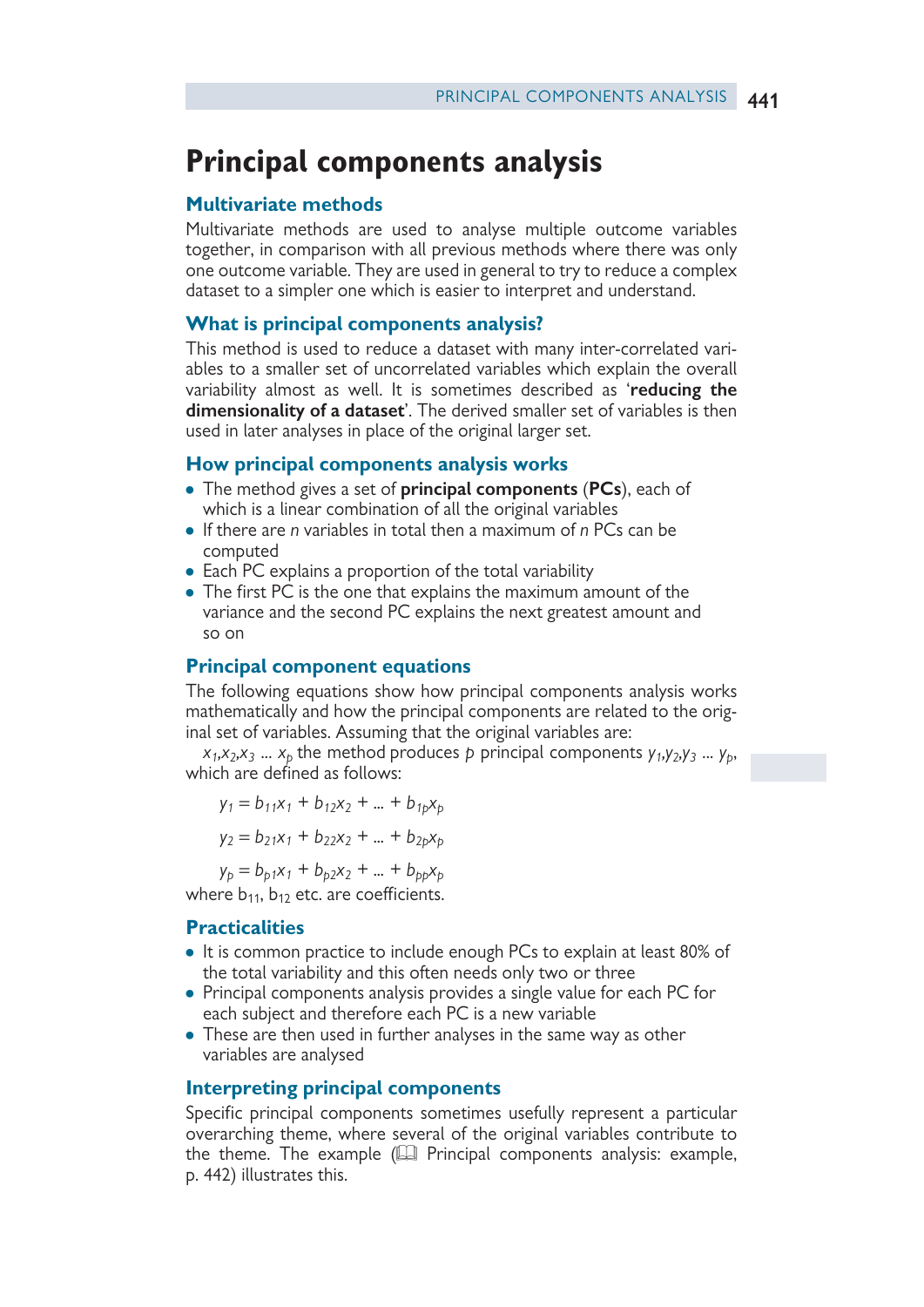### <sup>442</sup> CHAPTER 12 **Analysing multiple variables**

# **Principal components analysis: example**

### **Example**

Researchers wished to determine the important features of six lung function tests in 458 coalminers.<sup>1</sup> They used principal components analysis and reduced the six tests to three meaningful respiratory components. The results are summarized in Table 12.12.

**Table 12.12** Coefficients for the first four principal components with six lung function variables

| Component             | 4st     | 2 <sub>nd</sub> | <b>2rd</b> |         |  |
|-----------------------|---------|-----------------|------------|---------|--|
| FEV <sub>1</sub>      | $-0.46$ | 0.18<br>        | 0.23       | $-0.26$ |  |
| <b>FVC</b>            | $-0.38$ | 0.58            | 0.40       | $-0.22$ |  |
| FEV <sub>1</sub> /FVC | $-0.38$ | $-0.57$         | $-0.24$    | $-0.52$ |  |
| $V$ ma $x_{50}$       | $-0.44$ | $-0.32$         | 0.12       | 0 Q 5   |  |
| $V$ max <sub>25</sub> | $-0.43$ | $-0.21$         | 0.17       | 0.77    |  |
| <b>TLCO</b>           | $-0.35$ | 0.41            | $-0.83$    | 0.14    |  |
| % variability         | 74%     | 15%             | 7%         | 3%      |  |

FEV<sub>1</sub>, forced expiratory volume in 1 second; FVC, forced vital capacity; TLCO, transfer factor of the lung for carbon monoxide.

- The analysis produces six PCs but the four shown here explain virtually all of the overall variability (99%) in the six lung function measures
- The first principal component is:
	- **–0.46** x **FEV1 0.38** x **FVC 0.38** x **FEV1/FVC 0.44** x **Vmax50**   $-0.43 \times$  Vmax<sub>25</sub> – 0.35  $\times$  TLCO
- The largest coefficients for the first PC were for forced expiratory volume in 1 second (FEV<sub>1</sub>), Vmax<sub>50</sub>, and Vmax<sub>25</sub>, which measure the capacity of the lungs, and so the authors concluded that the first PC mainly represented **lung size**. It explained 74% of the total variability
- The largest coefficients for the second PC were those for FVC and  $FEV<sub>1</sub>/FVC$  which relate to airflow through the lungs and so it was concluded that this component mainly represented the **degree of airflow obstruction**. It explained a further 15% of the total variability.
- The third PC was dominated by TLCO (transfer factor of the lung for carbon monoxide) and so this component mainly represented **impairment of gas transfer** and explained a further 7% of the total variability
- The fourth PC explained so little of the variability that it was not considered further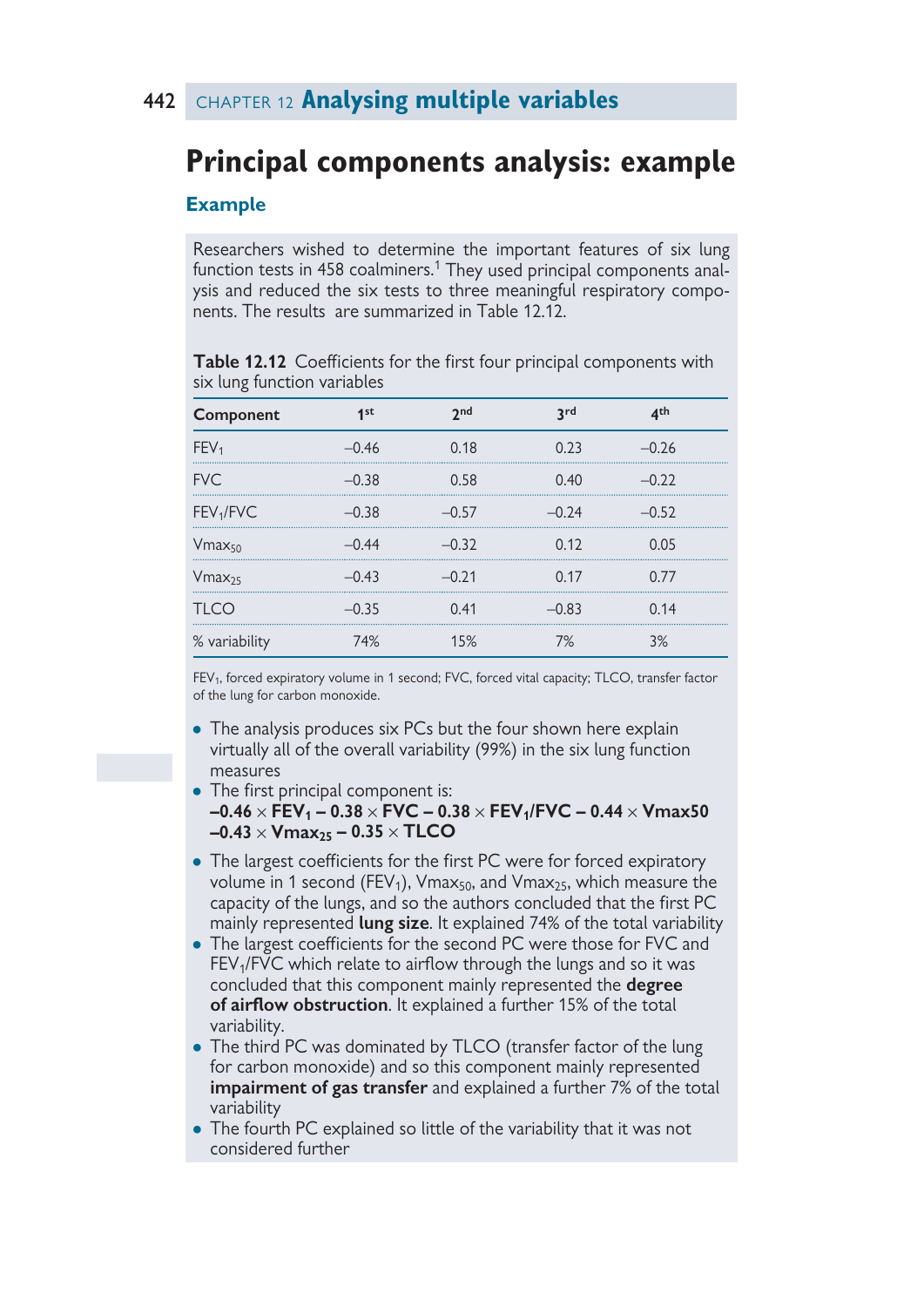- Hence, principal components analysis was able to reduce six lung function variables to three variables (components), where each represented an important, and different, aspect of respiratory morbidity
- The authors used the components in regression analyses to identify men with different forms of lung function abnormalities (see paper for details<sup>1</sup>). In this way just three variables could be used to encapsulate the key features of lung function just as well as the original six variables
- The authors concluded that the principal components method had provided a '**sensitive method of identifying men with unusual lung function**'

### **Advantages and disadvantages of PC analysis**

- A set of inter-correlated variables can be replaced by a smaller set of independent components which represent all of the key features of the original data
- The problems of colinearity in a complex set of predictor variables may be overcome and the role of possible predictor variables can be more easily examined
- Each component is a new variable that is a linear combination of the original variables, and so the actual values of the components are hard to interpret

### **Reference**

**1** Cowie H, Lloyd MH, Soutar CA. Study of lung function data by principal components analysis. *Thorax* 1985; **40**(6):438–43.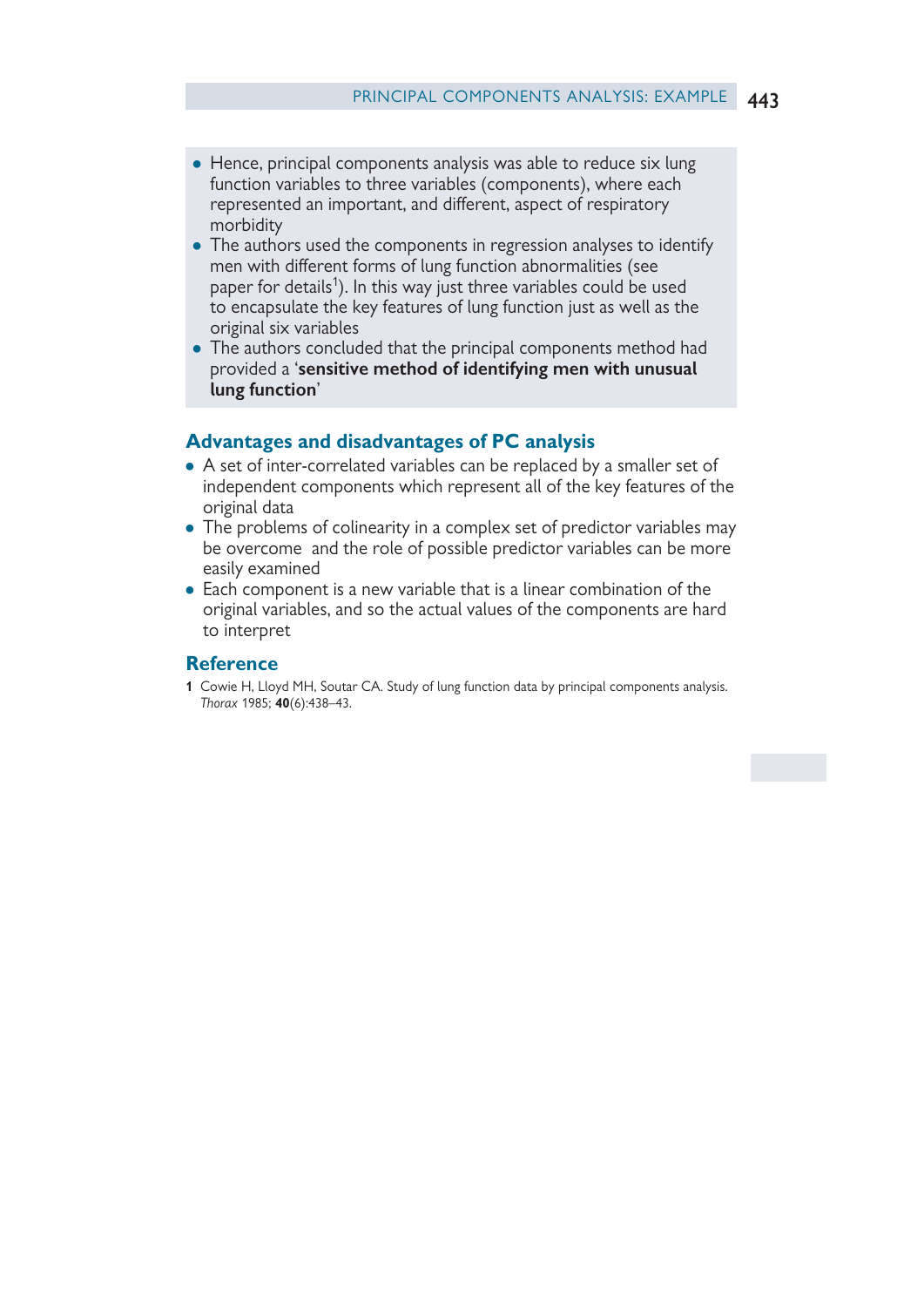# **Cluster analysis What is cluster analysis?**

Cluster analysis is used to identify groups or clusters of individuals who have common features, in terms of known variables. It is has been used to identify groups at high risk of particular adverse events, as a basis for further analysis of causes and prevention. Clustering may be on a single level or may have a hierarchical structure, where groups are identified within groups.

### **How does cluster analysis work?**

The method is used to identify sets of individuals who are more like each other, than they are like other individuals. Since most datasets include several variables on each subject, it is not straightforward to do this with several variables at a time and so there are several methods that can be used. In general, the approaches are based on the following:

- Determining clusters on the basis of measures of how far apart individuals are for quantitative variables
- Determining clusters on the basis of measures of how similar pairs of individuals are

Further details of cluster analysis are beyond the scope of this book but a simple example is given below and references for further reading are listed.

### **Example**

In a study of factors related to premature delivery, researchers used a simple form of cluster analysis on variables associated with early delivery to try to identify groups of women who delivered too early to inform preventive programmes.<sup>1</sup>

The study reported three clusters of women delivering preterm:

- Younger women, predominantly in manual occupations with low income and minimum years of education and with mean gestational age 34.4 weeks
- Older women who smoked, had manual occupations, mainly had low income and minimum years of education and with mean gestational age 33.9 weeks
- Older women who did not smoke, had higher income, more years of education and were less likely to have manual occupations. These women had mean gestational age 35.0 weeks.

The authors concluded that there were 'three subgroups of women delivering preterm: two clusters were predominantly of low social status and the third cluster comprised older women with higher social status who did not smoke'.<sup>1</sup>

### **Further reading**

The fourth edition of Everitt and Landua's *Cluster analysis*<sup>2</sup> has a comprehensive account of cluster methods.

- **1** Peacock JL, Bland JM, Anderson HR. Preterm delivery: effects of socioeconomic factors, psychological stress, smoking, alcohol, and caffeine. *BMJ* 1995; **311**(7004):531–5.
- **2** Everitt B, Landua SLM. *Cluster analysis*. 4th ed. London: Edwin Arnold, 2009.